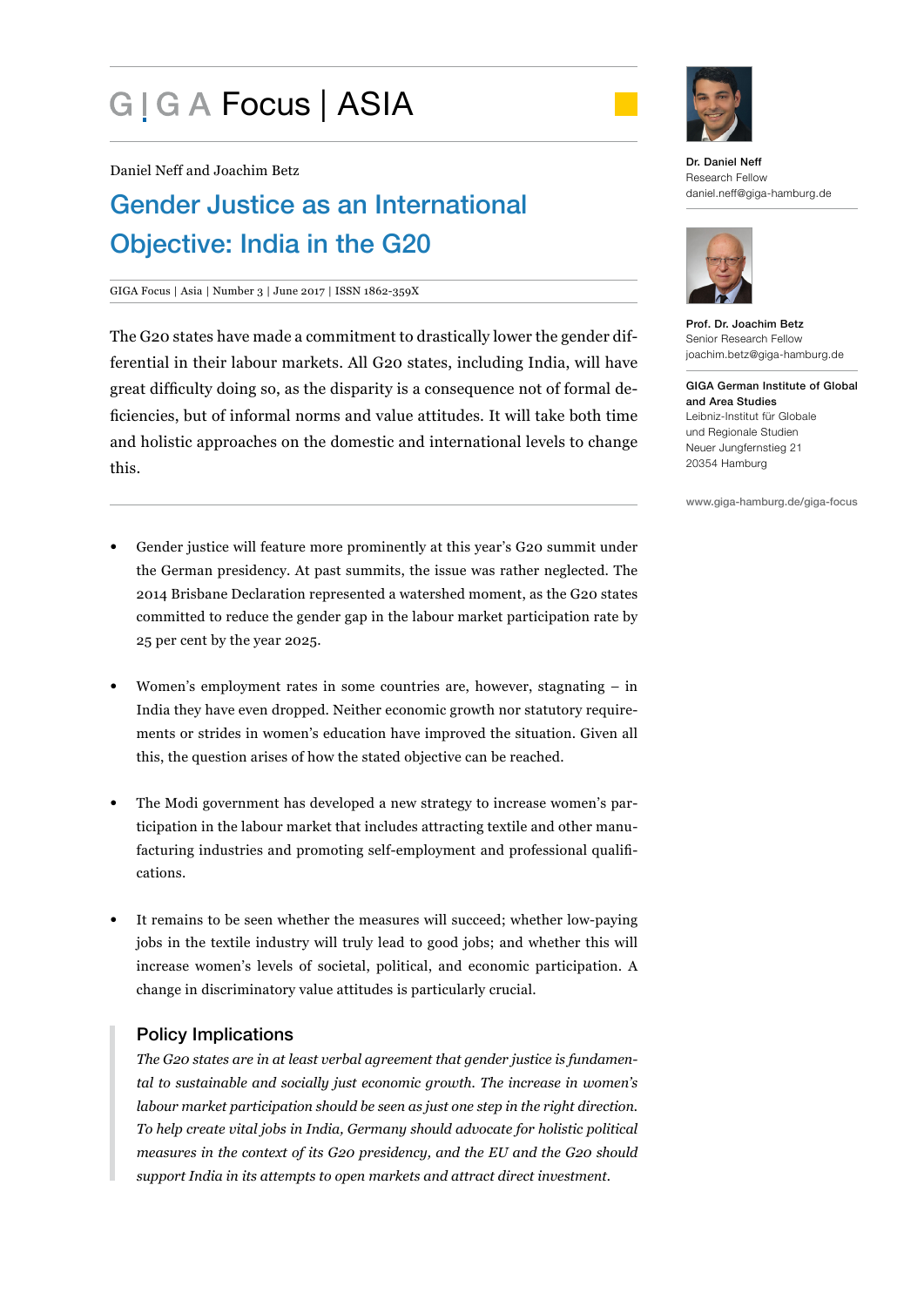## The G20 and Global Social Problems

It may come as a bit of a surprise that the informal club of the economically and politically most powerful countries on Earth is now also dedicating itself to "soft" topics. Since its significance increased in the aftermath of the global financial crisis in 2008/09, the G20 has dealt primarily with "hard" economic and financial issues. In recent years, however, the group has taken on topics such as the globally increasing concentration of wealth, global unemployment (especially among young people), poor working conditions, and, last but not least, inequalities between men and women in the workplace. This trend emerged from a context in which the original approaches to overcoming the financial crisis tied in closely with topics of financial market regulation; the dampening of global economic imbalances; the avoidance of fiscal and monetary competition; energy and climate policy; the fight against corruption and terrorism; and the promotion of development, social inclusion, and a more equitable distribution of wealth. In that context, the topic of eliminating, or abating, global gender discrimination was close at hand. The recognition that gender inequality is not only a question of social justice but also one of immense economic importance contributed to this trend (OECD, ILO, World Bank, and IMF 2014).

One can, of course, question whether this broadening of the G20 agenda really led to an increase in the impact of its action plans or the dedication of its member countries to the group's jointly declared objectives. The 2012 G20 summit in Mexico, for example, resulted in more than 50 recommended individual actions in its final declaration, for which 27 international organisations were called upon for assistance (Knaack and Katada 2013). The Turkish proposal for the 2015 summit in Antalya contained 35 broad areas of action, while the German proposal for the upcoming summit in Hamburg contains no less than 16. When looked at in a positive light, the multiplication of the fields of action could be seen as a movement toward a holistic perspective of global development. However, when seen negatively, it could be regarded as a reaction to the ineffectiveness of earlier, more narrowly based recommendations in the political core areas of economic and financial policy. In this respect, things are not looking very good, especially for the less developed members of the G20 (Kirchner 2016), nor does this bode well for the promotion of gender equality, though fatalism would be out of place.

In the following, we seek to highlight the context in which gender equality became a topic at the G20 level. To illustrate this process, we examine the current situation in India with regard to the participation of women in the workforce. Based on this, we develop possible solutions to be derived within the G20 and discuss the role of Germany and other industrialised countries.

## The G20, the W20, and the Demand for Gender Equality

The international debate on the empowerment of women and gender equality goes back several decades and celebrated its first success at the United Nations Convention on the Elimination of All Forms of Discrimination against Women (CEDAW), adopted in 1979 – and ratified in 1993 by India as well. CEDAW was followed by the Beijing Declaration in 1995, which includes a number of gender equality prin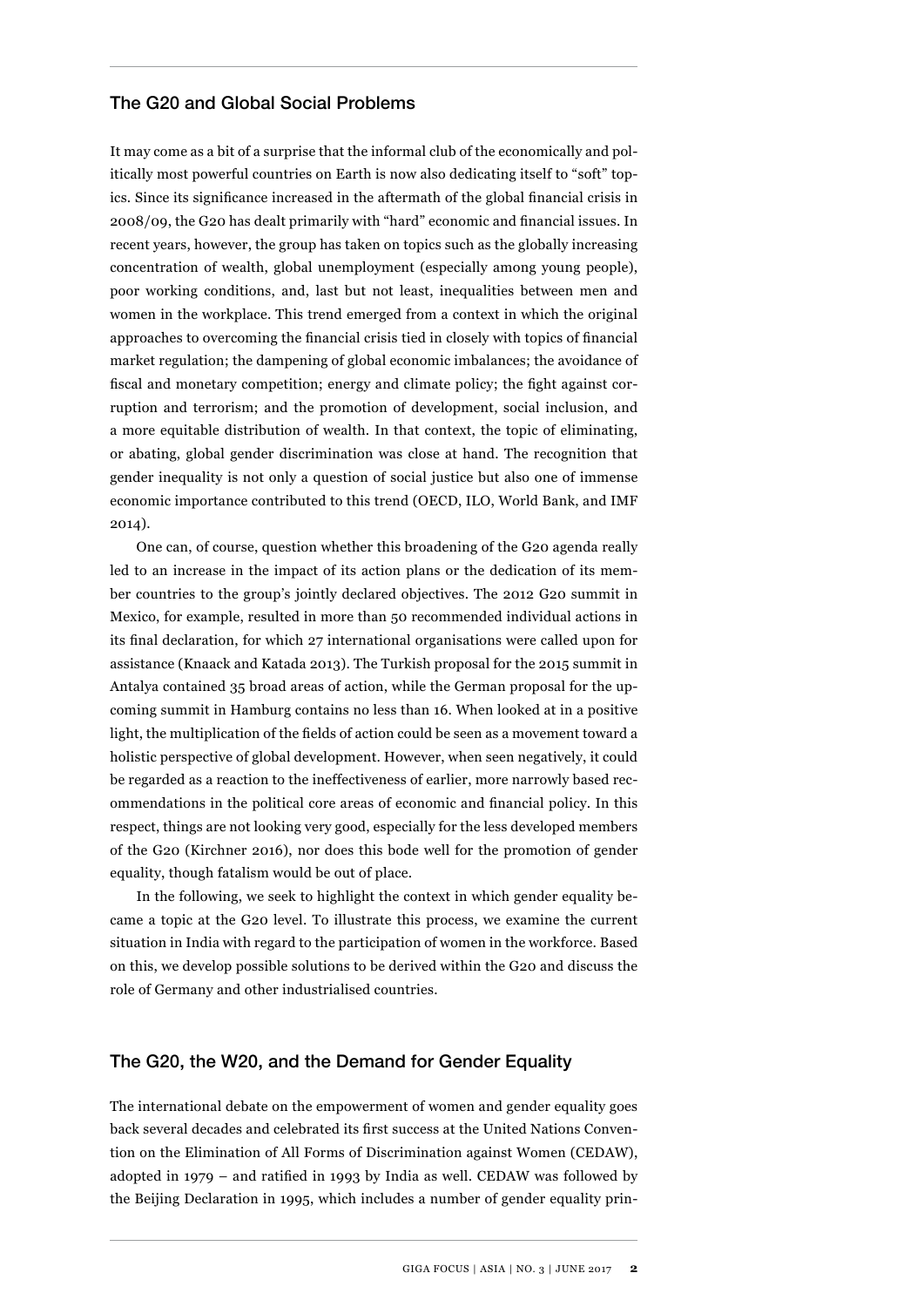ciples. At the level of the European Union (2002) and the African Union (2005), gender equality has likewise been officialised through contracts. In 2015/16, the international community also agreed on the 17 sustainable development goals (SDGs) (Agenda 2030), with Goal 5 explicitly requesting gender equality and Goal 8 demanding full and productive employment for women and men alike as well as equal pay for work of equal value by the year 2030.

At the G20 level, gender inequality was first addressed at the 2012 Los Cabos summit, where the low social and economic participation of women was identified as a major obstacle to economic development. At the Saint Petersburg summit a year later, the demand was made for more financial education for women, among other things as a means to develop women's entrepreneurial potential. The *Brisbane Action Plan* (G20 2014), for its part, stated as its first concrete goal that the gender gap in labour market participation be reduced by  $25$  per cent by  $2025$ albeit in a somewhat diluted form due to the phrase "taking into account national circumstances." In the following year at the summit in Antalya, the obligation to monitor the participation rate of women then became more binding. The Antalya summit was also where the initial steps were made for Women 20 (W20), a G20 dialogue group dedicated to the promotion of women in the member countries and constituted solely of female delegates from the G20 countries.

The W20 meets regularly before each G20 summit and met most recently in Berlin from 24 to 26 April 2017. At the 2016 G20 summit held in Hangzhou, the G20 action plan did not add anything new as regards gender, which might have been due to the fact that China wanted to keep the agenda rather limited and that gender equality was not one of the main goals (see Biba and Holbig 2017). Moreover, although the summit had pledged to play a pioneering role in the implementation of the 2030 Agenda for Sustainable Development and to orient its own action toward the sustainable development goals (SDGs), Goal 5 (gender equality) was not given any particular priority (see G20 2016). Nonetheless, the W20 evolved and became stronger with this summit too. For the summit in Hamburg this year, under the presidency of Germany, the German federal government formulated a priority plan that focused mainly on the core themes of the G20. These are: economic development; strengthening the global financial architecture; international trade and employment; and, somewhat secondarily, the elimination of discrimination against women in employment, pay, and digital inclusion, as well as access to loans for business start-ups.

The W20 is, in comparison, much more concrete in its support for women. For example, it calls for gender-based tax revenue assessments, analyses, and budget planning in all areas, as well as the preparation of national action plans regarding the Brisbane gender gap goal, including the monitoring of progress with the help of the OECD and the ILO. It also pursues the targeted promotion of female entrepreneurs and women's cooperatives; the special digital support of girls and women; and the complete closing of gender gaps in training, education, and pay. Finally, the W20 calls for the elimination of legal barriers to women's economic ownership and aspires to break societal norms that discriminate against women and to fight against violence against women – all measures that have been sorely missed in the G20 action plans (Women 20 Germany 2017).

It is striking that women's increased participation in the labour market, in the allocation of loans, and in terms of digital inclusion has thus far been seen in all ac-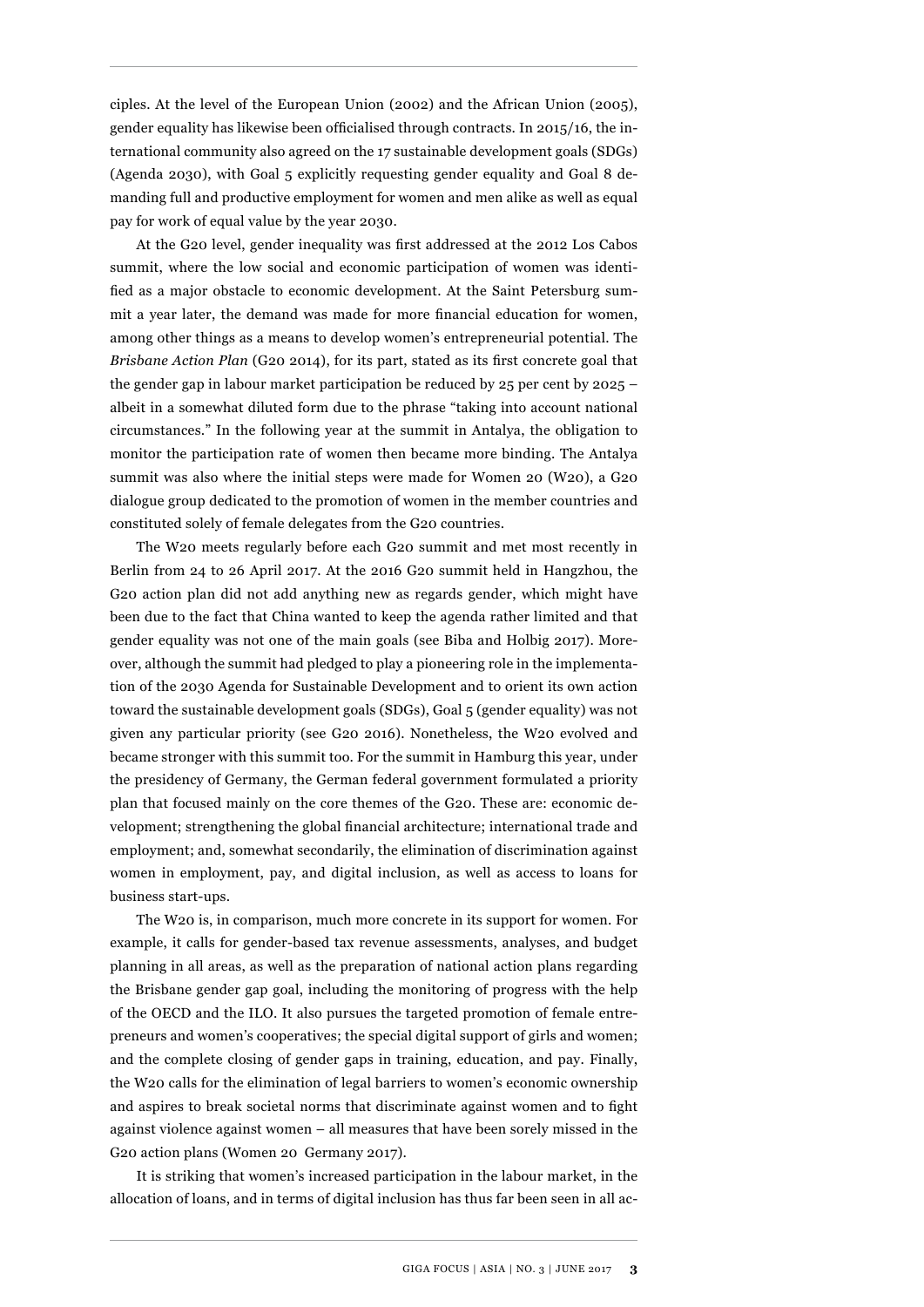tion plans primarily in light of the contribution to economic progress and increased productivity, in other words, as purely functional. This means that the reduction of social inequalities, and the associated dangers of such inequalities to social stability, has played only a secondary role and has almost never been seen as a human value to be promoted in and of itself. Yet all the while, ensuring that half of the world's population can participate equally in all areas of life should be, or is, a matter of protecting human rights and social justice. A hint of hope is that this year's G20 is putting an increased emphasis on the quality of labour and employment relations, pay gaps, and old-age poverty of women. This can be seen from the final declaration of the meeting of the G20's labour ministers on 18 and 19 May in Bad Neuenahr (G20 2017), which extended well beyond matters concerning economic growth.

## Mixed Success among the G20 Members

The evaluation of progress made in the consideration of women's rights in the G20 leaves little room for euphoria and optimism. The fact that it was possible to even agree on a definite goal, in Brisbane, for closing the gender gap in labour by 25 per cent can be attributed to the demographic development of some the member countries. The EU28 countries as well as China, Japan, Korea, and Russia are anticipating, some to significant degrees, a decline in their overall labour force participation rates (with a corresponding impact on growth and economic momentum) if the participation rate of women does not increase (OECD, ILO, World Bank, and IMF 2014). Germany, for example, anticipates a decline in its labour force participation rate of up to 10 per cent by 2025 should nothing change in the current situation. At the same time, the goal of increasing the G20's gross domestic product over the next five years by 2 per cent beyond the expected growth would hardly be possible without a rise in the women's employment rate.

The G20 member countries by no means finish first when it comes to achieving gender equality. According to the aggregated indicator of the *Global Gender Gap Report* (World Economic Forum 2016), they tend to be in the lower or middle ranks among the 144 countries for which complete data sets are available. Germany ranks 13th, which is relatively good, but is surpassed by the Scandinavian countries and even a few developing countries. Saudi Arabia ranks number 141, while Turkey, South Korea, and Japan are also far behind. China, Indonesia, India, Brazil, and Russia are likewise on the lower end of the spectrum. When only the indicator "economic participation and opportunities" is taken into account, the emerging markets fall back even more in the ranking, in particular India, Indonesia, Argentina, Mexico, and Brazil. That said, many other countries fail to get good marks in this respect as well, including Saudi Arabia, Turkey, Korea, Japan, Italy, and South Africa. This is far from being an impressive result.

In the following, we present the situation of women, alongside associated government measures, in India. The country seemed to offer a useful example given the enormous population size and the global media attention garnered by gender issues, especially violence against women. In addition, unlike the case for the highly populated China, for example, reliable data on gender discrimination is available for India.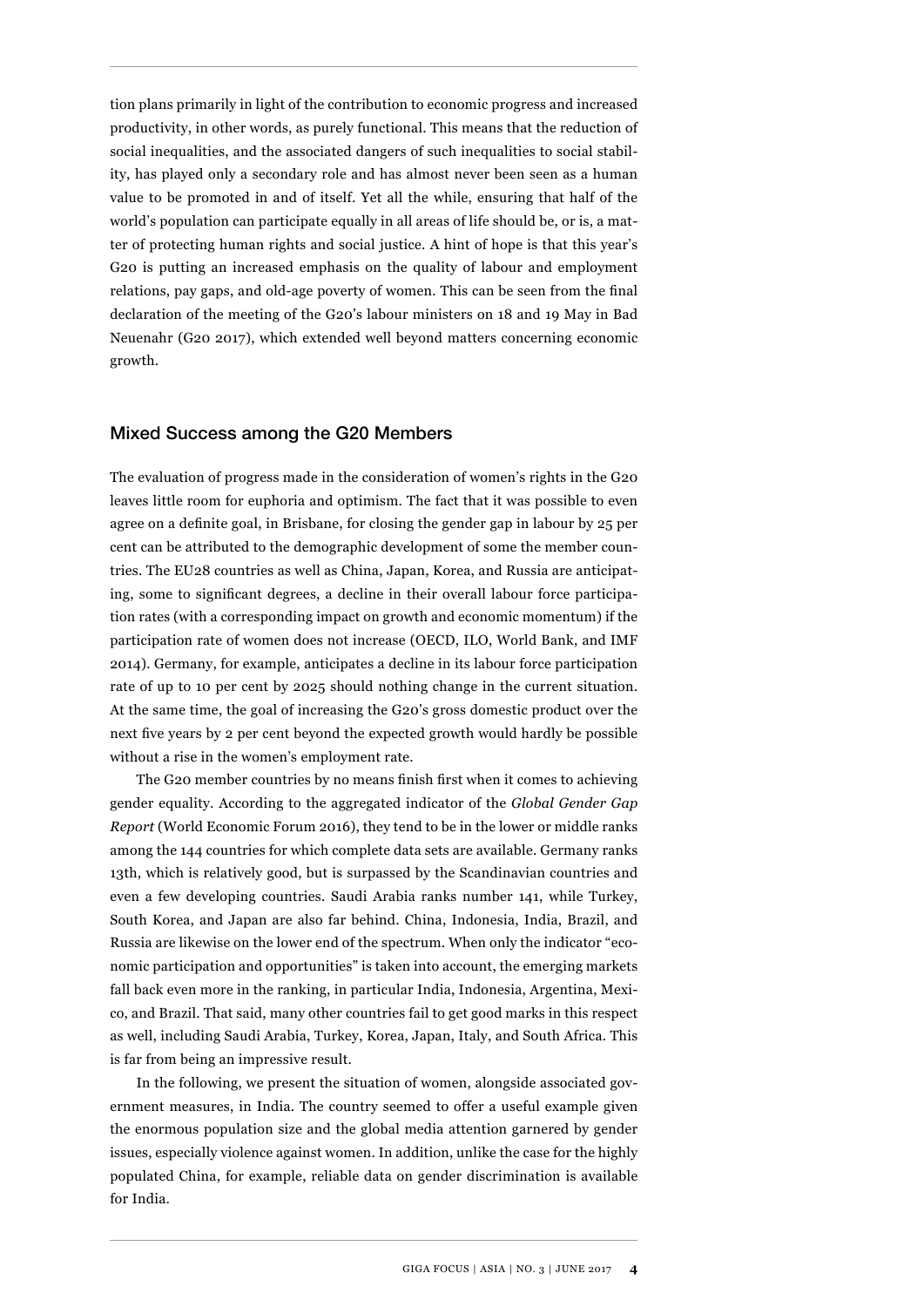| Country              | Participation<br>of women in | Gap activity<br>in per cent | <b>Global Gender</b><br>Gap Index 2016<br>– rank | Economic<br>participation            |  |
|----------------------|------------------------------|-----------------------------|--------------------------------------------------|--------------------------------------|--|
|                      | 2012<br>in per cent          | 2012                        |                                                  | and opportuni-<br>ties $2016 - rank$ |  |
| Saudi Arabia         | 21,0                         | 57,8                        | 141                                              | 142                                  |  |
| India                | 27,2                         | 51,6                        | 87                                               | 136                                  |  |
| Turkey               | 32,3                         | 43,5                        | 130                                              | 129                                  |  |
| Mexico               | 47,8                         | 35,2                        | 66                                               | 122                                  |  |
| South Africa         | 48,3                         | 13,4                        | 15                                               | 63                                   |  |
| Indonesia            | 52,5                         | 32,5                        | 88                                               | 107                                  |  |
| Italy                | 54,2                         | 20,8                        | 50                                               | 117                                  |  |
| Korea                | 55,2                         | 22,4                        | 116                                              | 123                                  |  |
| Argentina            | 56,1                         | 24,8                        | 33                                               | 101                                  |  |
| <b>Brazil</b>        | 60,8                         | 22,4                        | 79                                               | 91                                   |  |
| Japan                | 63,4                         | 20,9                        | 111                                              | 118                                  |  |
| France               | 66,7                         | 8,7                         | 17                                               | 64                                   |  |
| <b>United States</b> | 67,6                         | 11,2                        | 45                                               | 26                                   |  |
| Russia               | 68,2                         | 9,9                         | 75                                               | 41                                   |  |
| Spain                | 68,8                         | 12,4                        | 29                                               | 72                                   |  |
| China                | 70,3                         | 14,0                        | 99                                               | 81                                   |  |
| Australia            | 70,4                         | 12,1                        | 46                                               | 42                                   |  |
| <b>Great Britain</b> | 71,0                         | 12,3                        | 20                                               | 53                                   |  |
| Germany              | 71,1                         | 10,7                        | 13                                               | 57                                   |  |
| Canada               | 74,3                         | 7.3                         | 35                                               | 36                                   |  |

**Table 1** 

**Women's Labour Participation Rate, Labour Market Participation Gap, and Gender Gap Indicators, 2012 and 2016** *Sources: OECD, ILO,* 

*World Bank, and IMF 2014, and World Economic Forum 2016.*

## Participation of Women in India

India still has a young and growing population and will replace China as the most populous country in the world in the foreseeable future. Over the past 10 years, India's population has grown by about 180 million to about 1.26 billion people. This means that India's labour pool will be growing for a longer time, which constitutes a competitive advantage. That said, a growing reserve labour pool can also become a burden when an economy is unable to provide sufficient jobs.

Since 2000, India's economy has repeatedly seen growth of 8 per cent or more. At 7.5 per cent, India is currently the fastest-growing G20 economy. However, despite high economic growth, the number of jobs has grown only slightly  $-$  a phenomenon which economists refer to as "jobless growth." In India, this is due mainly to the services sector, which is responsible for most of the growth yet which has created few jobs. In addition, India has to contend with weak industrial growth, a declining agricultural sector, the global downturn as a result of the financial and economic crisis in 2008, and the increasing mechanisation of formerly labour-intensive industries.

According to the Indian government's current employment report (Government of India 2016a), only 27.4 per cent of women are currently employed, compared with 75.5 per cent of men (aged 15 years). This corresponds to a gender gap of approximately 48.1 percentage points. Indeed, this places India second to last, after Saudi Arabia, of all G20 countries with regard to the participation of women. In addition, compared to Saudi Arabia, the women's employment rate in India has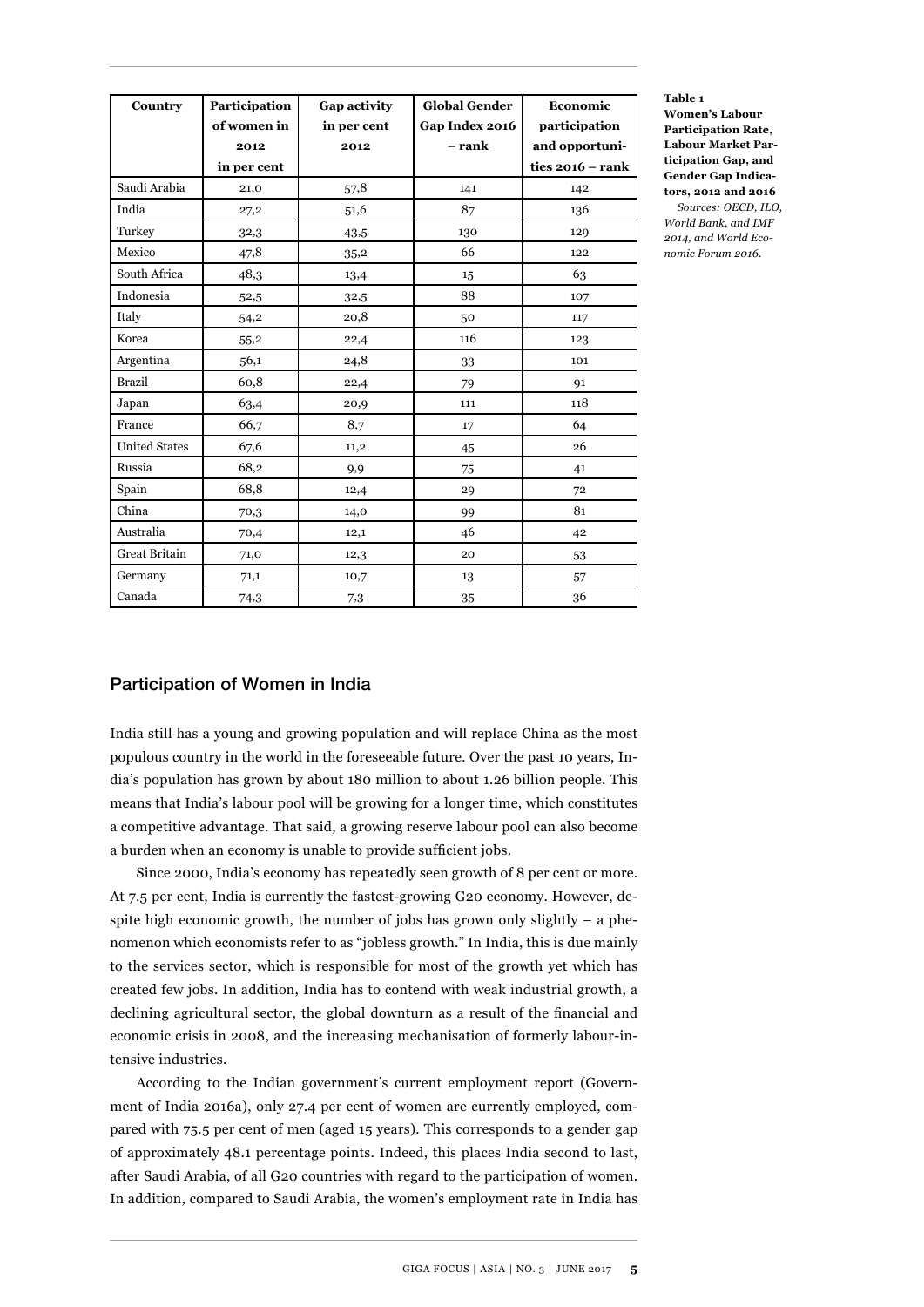even declined over the last decade. According to calculations done by Lahoti and Swaminathan (2016), the women's employment rate (for 25- to 59-year-olds) decreased by 25 percentage points between 1983 and 2012.

One likely reason for the decline in the women's employment rate is that women are increasingly pursuing lengthier training and education programmes and pathways, resulting in their postponed entry into the labour market. In addition, with an increase in India's median household income, women are less compelled to generate an additional income – although this often sets them back into the role of the housewife. Another main reason is that, compared to China and Bangladesh, India's growth is based primarily on domestic demand (ADB 2017) and relies only to an insignificant degree on the export-oriented, processing industry. In rural areas, employment opportunities for women have dwindled and have not been offset by new jobs outside agriculture. In addition, the need for women with better-educated backgrounds is rather low in the service sector.

India's working women work primarily under precarious terms and conditions, a situation that has been exacerbated by the increase in informal employment. Most newly created jobs have been generated in the organised sector, yet have nonetheless been informal in nature. Formal employment, for its part, has even declined. According to official data (see Table 2), the majority of women in employment are either self-employed (42.9 per cent) or are employed as casual workers (41.9 per cent). The proportion of employees and regular wage earners is just 12.5 per cent. This means that approximately 74 per cent of the female workforce is not entitled to social benefits (Government of India 2016a). As in the industrialised countries, women in India are, on average, paid less for equal work. It is estimated that the average hourly wage gap is higher than 30 per cent (ILO 2016).

Overall, the rate of women's employment in India is higher in rural regions than in cities. In addition, it varies significantly across regions – for example, between 10 (Bihar) and 68 per cent (Himachal Pradesh) in 2009/10. Differences in the participation of women are also found between social groups. Women belonging to the Dalit caste (untouchables) or an Adivasi tribe are more employed than women from other disadvantaged castes or higher castes (see Table 2). The lowest labour participation rate is found among women of the Muslim minority.

The deep-rooted gender inequality in the labour market – and beyond – results from the fact that India is still a male-dominated society. Men control the political, economic, religious, social, and cultural spheres. Society's dominant patriarchal norms and values not only hamper the entry of women into the labour market but also the success of working women. These norms and values are often passed on and even legitimised within the family, caste, community, and religion. This is reflected in discriminatory practices such as gender-specific abortions, violence of all kinds against girls and women, and gender disparities in education and health (see Drèze and Sen 2014). For example, in spite of all efforts at state intervention, India still has an alarmingly low ratio of females to males, which has worsened in the past two decades. According to recent surveys, there are only 919 female children per 1,000 male children (Government of India 2016b). **[1]**

**1** The natural ratio is 952 female children for 1,000 male children. Any deviation from this ratio points to gender-specific abortions (Government of India 2016b).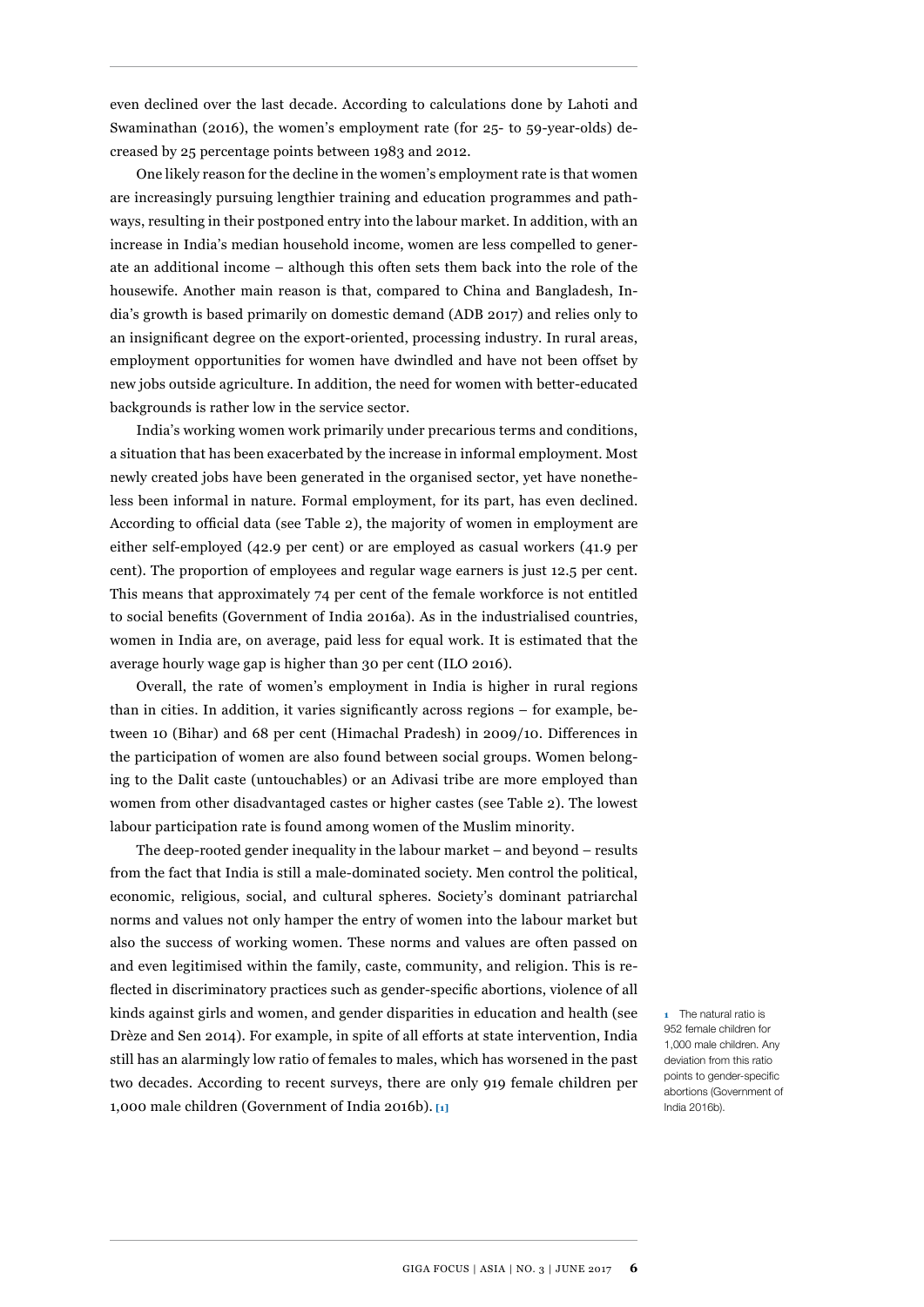|                                        | Men  | Women | Gap     | <b>Total</b> |
|----------------------------------------|------|-------|---------|--------------|
| City                                   | 69,1 | 16,6  | $-52,5$ | 43,7         |
| Countryside                            | 78,0 | 31,7  | $-46,3$ | 55,8         |
| Total                                  | 75,5 | 27,4  | $-48,1$ | 52,4         |
|                                        |      |       |         |              |
| Self-employed                          | 48,6 | 42,9  | $-5,7$  | 44,9         |
| Salaried/wage workers                  | 17,4 | 12,5  | $-11,1$ | 19,0         |
| Contract worker                        | 3,8  | 2,7   | $-1,1$  | 4,7          |
| Casual worker                          | 30,2 | 41,9  | $+11,7$ | 31,5         |
| Total                                  | 100  | 100   |         | 100          |
|                                        |      |       |         |              |
| Untouchables (Dalits)                  | 77,7 | 31,8  | $-45,9$ | 55,6         |
| Indigenous tribes (Adivasi)            | 79,3 | 42,5  | $-36,8$ | 61,5         |
| Other lower castes                     | 75,8 | 27,3  | $-48,5$ | 29,1         |
| Other castes                           | 72,7 | 20,1  | $-52,6$ | 47,4         |
|                                        |      |       |         |              |
| People not entitled to social services | 70,4 | 74,0  | $+3,6$  | 71,2         |

#### **Table 2**

**Participation by Gender, Place, Type of Employment, Social Group, and Social Security in India (in per cent)**

*Source: Government of India 2016a.*

## Measures Taken by the Indian Government

Due to its population trend, India faces the challenge of having to provide sufficient and good jobs for its young and growing population. Given that the current economic growth has created fewer jobs than hoped for, the current government coalition under Prime Minister Narendra Modi has been, since 2014, pursuing a clear strategy for achieving employment-intensive economic growth.

One of the most important measures under the motto "Make in India" is to expand India into a global production location. Plans are to increase the share of industrial production in the gross domestic product from 15 to 25 per cent by 2022, thereby creating 100 million new jobs. A total of 25 industry sectors have been selected as investment targets and partly opened to foreign direct investment (Neff 2015). One of them is the textile and clothing industry, which mainly employs women.

From a purely mathematical point of view, however, a total of about 64 million jobs for women would have to be created in order to close the gap in the labour force participation. In view of the current decline in the rate of women's participation in labour, this objective does not appear to be realistic. At the same time, the question arises whether the world economy still has room for a "second China" that is focused on labour-intensive products. For even if labour-intensive production sectors were to withdraw from China, the increase in the number of jobs for India might well be small given the growing automation and digitisation of labour that is affecting all sectors. Moreover, jobs in the textile industry are generally poorly paid and thus hardly contribute to the economic empowerment of women.

In addition to the goal of creating jobs in the manufacturing sector, India's government under Modi is also supporting, through its "Start Up India" initiative, entrepreneurs through loans, tax cuts, and a reduction of bureaucracy. These efforts are explicitly targeted to women alongside the other disadvantaged social groups. Germany's Chancellor Angela Merkel demanded in April 2017 at the W20 meeting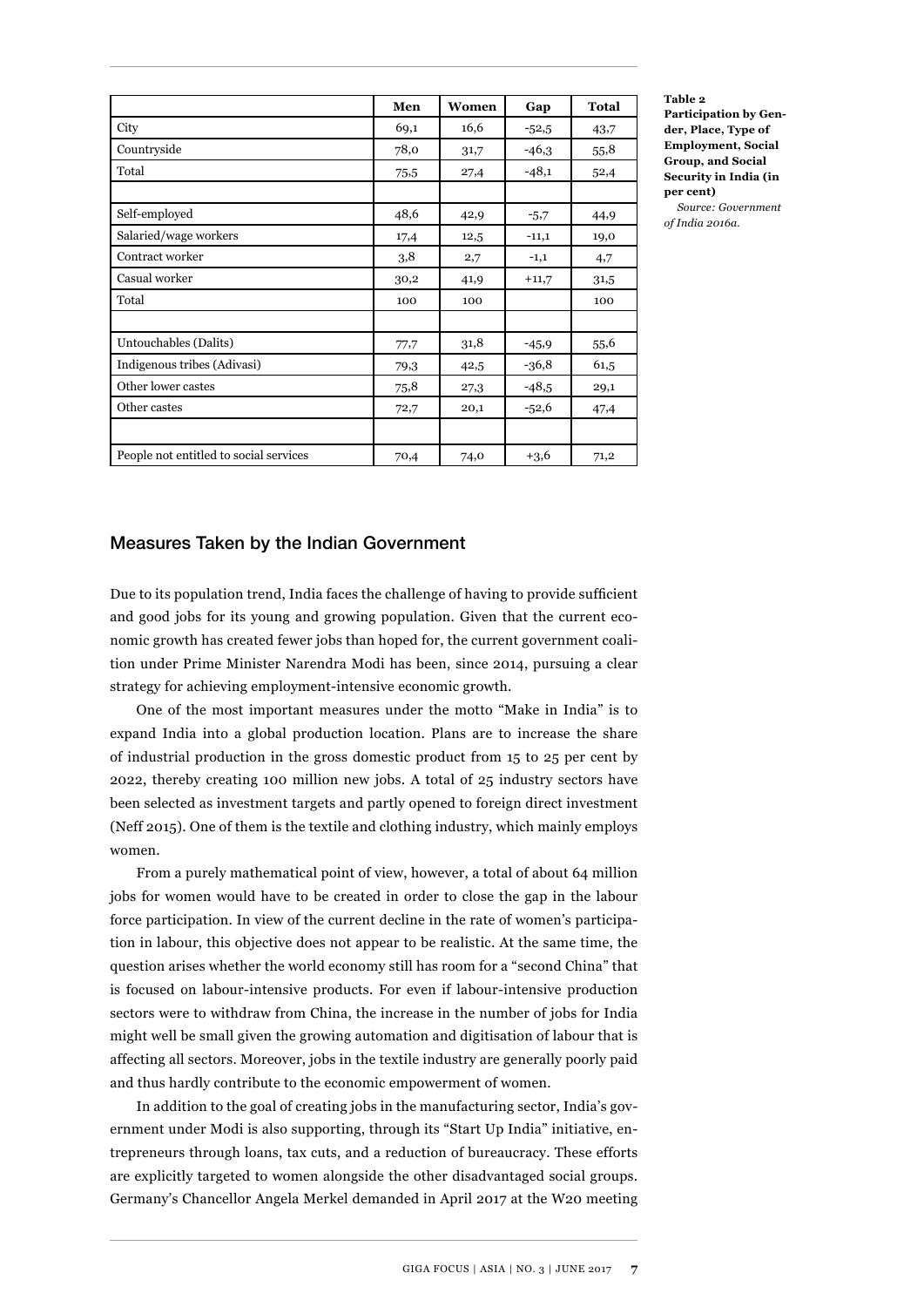in Berlin that women entrepreneurs be promoted specifically through loans. However, in India many women work as micro and small entrepreneurs, and can barely keep themselves above water. Moreover, contrary to expectations, the majority of these entrepreneurs are not creating additional jobs but are only active for a lack of alternatives.

## What Can Germany's G20 Presidency Do?

On 1 December 2016, Germany took over the G20 presidency. Among its priorities for the summit in Hamburg on 7 and 8 July 2017 is the goal of increasing the benefits of globalisation and distributing them more broadly (G20 2017). The identified priorities are to strengthen the economic power of the member countries and sustainable development. The topics of digital inclusion – a favourite of the federal chancellor – and the empowerment of women are subsumed under sustainability.

Since the W20 is likewise supportive of grouping gender equality under sustainability, the German federal government has the opportunity to have significant influence on the agenda and action plan at this year's summit. However, whether successful negotiations will then translate into actual improvements for women in practice is another question. It has often been pointed out that improvements in the legal framework or the establishment of institutions for the advancement of women do not always manifest in actual improvements. This applies even more to international agendas and communiqués, which include neither binding international obligations nor sanctions – all of which is well-known. It would therefore be advisable to plan all the measures carefully and by drawing on professional expertise in order to be able to implement them in a targeted manner (Narlikar 2017). In addition, it would be useful to complement the often flowery declarations of intent through verifiable objectives and timetables, which would open up the possibility of collective criticism and peer pressure from other member states. A suitable instrument would be, for example, performance monitoring under the aegis of the W20. The members of such a committee should, in accordance with the W20 recommendations, be offered insight into the G20 negotiations and Sherpa meetings.

Essentially, the problem of all policy measures for advancing equality is that they are planned individually and do not have an overview of the bigger picture of gender relations. Within the framework of the decisions of the G20 countries, it has become clear that although it is possible to agree on the financial and, probably soon, digital inclusion of women, the task of promoting the social and political participation of women will remain with the individual member countries. Compared to other global problems such as climate change, gender equality is viewed primarily as a problem to be solved at the national level. For this reason, a stronger focus on SDG Goal 5 at the G20 level would not suffice to ensure significant progress.

Against this background, it is all the more important to make sure that the more holistic policy measures identified by the G20 ministers in 2014 and most recently in 2017 (see G20 2014; G20 2017) are implemented in the individual countries. These measures include, in addition to lifelong education and training, the expansion of childcare and the provision of care for the elderly; paid parental leave; family-friendly jobs; the abolition of legal restrictions with negative impacts for women; the fight against discrimination in the workplace, including that related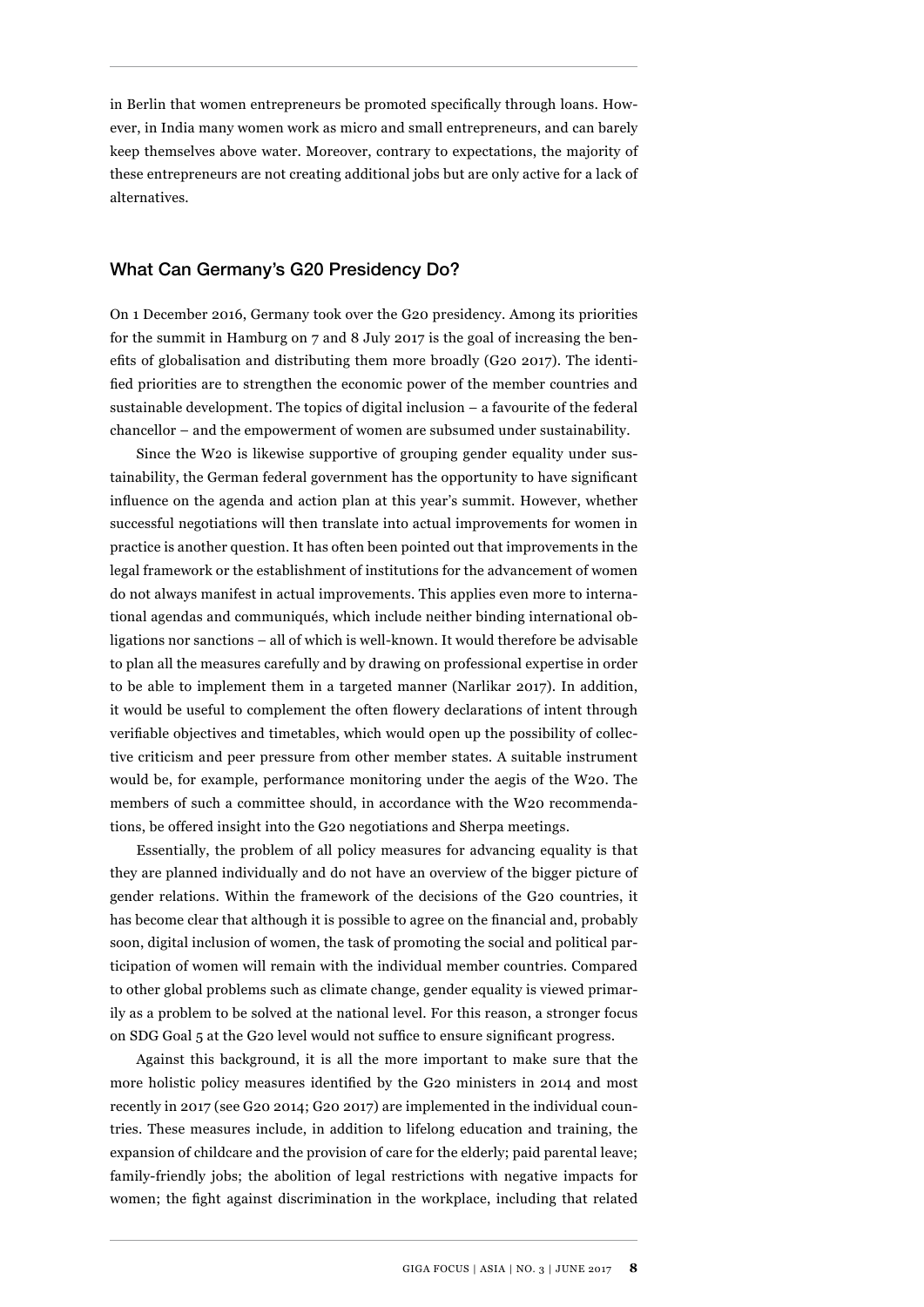to remuneration and promotions; the expansion of the social safety net (especially for workers in the informal sector); and an increase in the proportion of women in management positions. Here as well, intensive monitoring could have a positive effect.

However, the tenacious anti-feminist norms and values that still prevail in India are hardly something that can be quickly dissolved or transformed. Nonetheless, it is safe to assume that economic development and better education for women and, to a certain extent, increased formal employment opportunities for women alongside corresponding incomes would contribute to a change in values. A prominent example of this is India's neighbouring country, Bangladesh, where the sex ratio at birth is fully in line with the biological standard. The factors contributing to this success – a combination of a labour-intensive industrialisation strategy (with a focus on clothing), a greater supply of jobs for women, and the expansion of state-funded education for women – have increased the economic participation of women within two decades and have, together, allowed for the normalisation of gender relations. That said, the level of women's earnings in Bangladesh is still far from providing women with real financial empowerment and women are still subject to discrimination.

The Western industrialised countries could, from the outside, advance the cause of women in India by supporting women's development cooperation with India (which has been stagnating since 2008) – namely, by supporting new and existing industries (as suggested by the G20 labour ministers) and by providing women with professional training opportunities for medium-level jobs. The latter measure is important since the labour-intensive industrialisation policy pursued by India calls for a massive pool of labour, especially female, with a mid-range rather than university-level education.

The Federal Republic of Germany is well positioned to provide career and job training assistance of this type, and the Gesellschaft für Internationale Zusammenarbeit (GIZ, Agency for International Cooperation) – one of Germany's main development aid agencies – is already active in the "Skill India" initiative in India. Furthermore, to realise this strategy at the EU and G20 levels, open markets, alongside appropriate direct investments, should also be encouraged, as should the support of Indian women's associations. Finally, Germany and the EU must not underestimate the value of setting a good example in closing the gender gap in pursuing these goals. That said, it is worth remembering that the main responsibility for improving these societal conditions lies with India itself and that only a limited amount of progress can be achieved from the outside.

### References

- ADB (Asian Development Bank) (2017), *Asian Development Outlook 2017. Transcending the Middle-Income Challenge*, Manila: ADB.
- Biba, Sebastian, and Heike Holbig (2017), *China in the G20: A Narrow Corridor for Sino–European Cooperation*, GIGA Focus Asia, 2, Hamburg: GIGA, [www.](http://www.giga-hamburg.de/en/publication/china-in-the-G20) [giga-hamburg.de/en/publication/china-in-the-G20](http://www.giga-hamburg.de/en/publication/china-in-the-G20) (27 May 2017).
- Drèze, Jean, and Amartya Sen (2014), *Indien: Ein Land und seine Widersprüche*, München: C.H. Beck.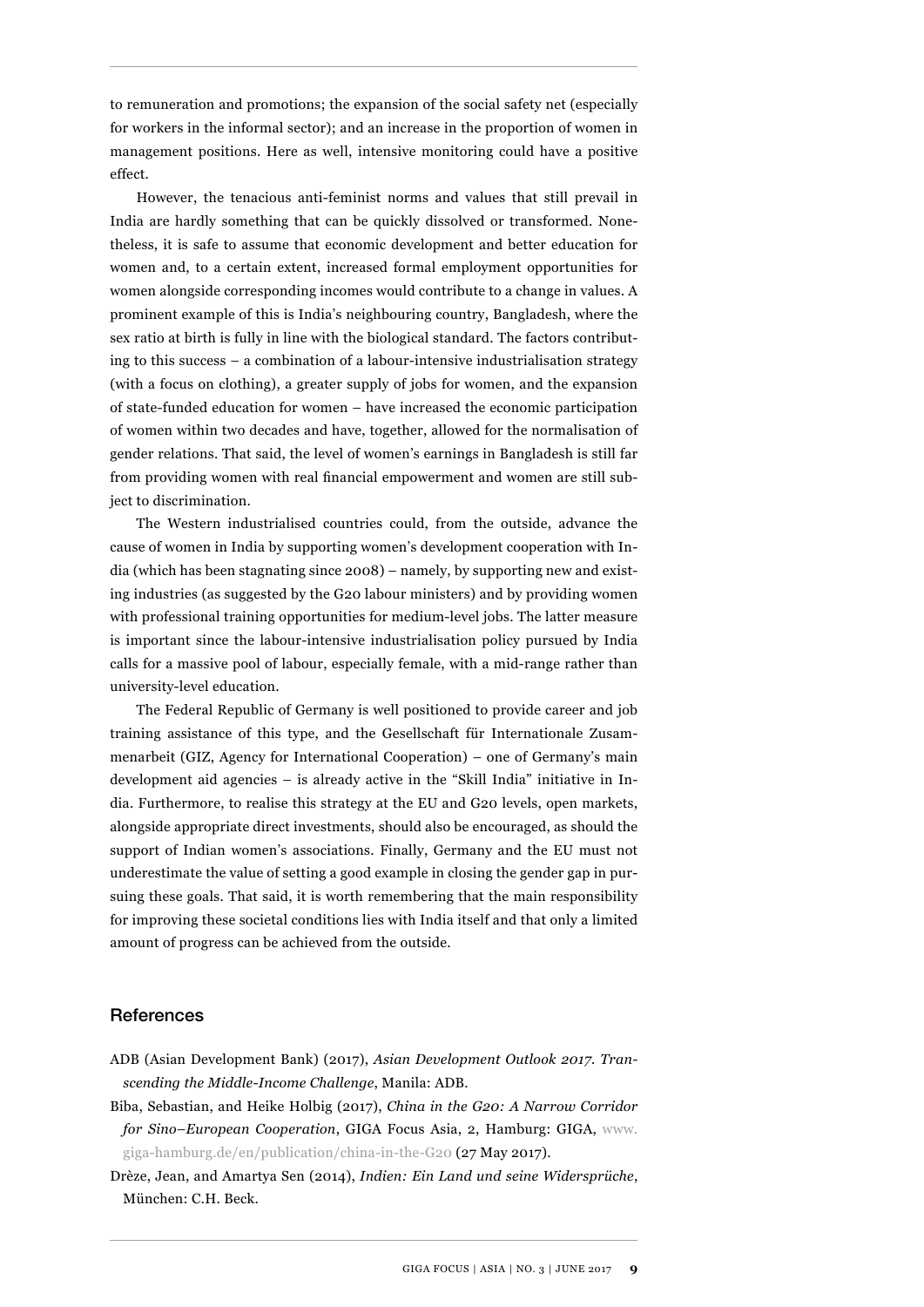- G20 (2017), *Towards an Inclusive Future. Shaping the World of Work, G20 Labour and Employment Ministers Meeting 2017*, Ministerial Declaration, [www.](http://www.bmas.de/SharedDocs/Downloads/DE/PDF-Pressemitteilungen/2017/g20-ministerial-declaration.pdf?__blob=publicationFile&v=2) [bmas.de/SharedDocs/Downloads/DE/PDF-Pressemitteilungen/2017/g20-mini](http://www.bmas.de/SharedDocs/Downloads/DE/PDF-Pressemitteilungen/2017/g20-ministerial-declaration.pdf?__blob=publicationFile&v=2)  [sterial-declaration.pdf?\\_\\_blob=publicationFile&v=2](http://www.bmas.de/SharedDocs/Downloads/DE/PDF-Pressemitteilungen/2017/g20-ministerial-declaration.pdf?__blob=publicationFile&v=2) (22 May 2017).
- G20 (2016), *Action Plan on the Agenda for Sustainable Development*, [www.b20ger](http://www.b20germany.org/fileadmin/user_upload/G20_Action_Plan_on_the_2030_Agenda_for_Sustainable_Development.pdf) [many.org/fileadmin/user\\_upload/G20\\_Action\\_Plan\\_on\\_the\\_2030\\_Agenda\\_](http://www.b20germany.org/fileadmin/user_upload/G20_Action_Plan_on_the_2030_Agenda_for_Sustainable_Development.pdf) [for\\_Sustainable\\_Development.pdf](http://www.b20germany.org/fileadmin/user_upload/G20_Action_Plan_on_the_2030_Agenda_for_Sustainable_Development.pdf) (25 May 2017).
- G20 (2014), *Brisbane Action Plan, Melbourne*, [www.g20australia.org/official\\_re](http://www.g20australia.org/official_resources/brisbane_action_plan.html) [sources/brisbane\\_action\\_plan.html](http://www.g20australia.org/official_resources/brisbane_action_plan.html) (20 April 2017).
- Government of India (2016a), *Employment and Unemployment Survey*, Vol. 1, Vol. 2, and Vol. 4, Chandigarh: Ministry of Labour and Employment Labour Bureau.
- Government of India (2016b), *National Family Health Survey 4, 2015/16, India Fact Sheet*, Mumbai: International Institute for Population Studies.
- ILO (International Labour Organisation) (2016), *Global Wage Report 2016–17,*
- *Wage Inequality in the Workplace*, Geneva: International Labour Organisation. Kirchner, Stephen (2016), The G20 and Global Governance, in: *Cato Journal*, 36, 3, 485*–*506.
- Knaack, Peter, and Saori N. Katada (2013), Fault Lines and Issue Linkages at the G20: New Challenges for Global Economic Governance, in: *Global Policy*, 4, 3, 236*–*246.
- Lahoti, Rahul, and Hema Swaminathan (2016), Economic Development and Women's Labor Force Participation in India, in: *Feminist Economics*, 22, 2, 168*–*195.
- Neff, Daniel (2015), *Beiträge im Wirtschaftslexikon: Amtsschimmel, Demografie, Infrastruktur, Make in India, Ungleichheit, Internationale Politik*, Sonderheft Indien, 3.
- Narlikar, Amrita (2017), *Can the G20 Save Globalisation?*, GIGA Focus Global, 1, Hamburg: GIGA, [www.giga-hamburg.de/en/publication/can-the-g20-save-glo](http://www.giga-hamburg.de/en/publication/can-the-g20-save-globalisation) [balisation](http://www.giga-hamburg.de/en/publication/can-the-g20-save-globalisation) (18 May 2017).
- OECD, ILO, World Bank, and IMF (2014), *Achieving Stronger Growth by Promoting a More-Gender-Balanced Economy*, [www.oecd.org/g20/topics/employ](http://www.oecd.org/g20/topics/employment-and-social-policy/ILO-IMF-OECD-WBG-Achieving-stronger-growth-by-promoting-a-more-gender-balanced-economy-G20.pdf) [ment-and-social-policy/ILO-IMF-OECD-WBG-Achieving-stronger-growth-by](http://www.oecd.org/g20/topics/employment-and-social-policy/ILO-IMF-OECD-WBG-Achieving-stronger-growth-by-promoting-a-more-gender-balanced-economy-G20.pdf)[promoting-a-more-gender-balanced-economy-G20.pdf](http://www.oecd.org/g20/topics/employment-and-social-policy/ILO-IMF-OECD-WBG-Achieving-stronger-growth-by-promoting-a-more-gender-balanced-economy-G20.pdf) (18 May 2017).
- World Economic Forum (2016), *The Global Gender Gap Report 2016*, Geneva.
- Women 20 Germany (2017), *Implementation Plan, Putting Gender at the Core of the G20*, [www.w20-germany.org/fileadmin/user\\_upload/W20\\_IP\\_2017.pdf](http://www.w20-germany.org/fileadmin/user_upload/W20_IP_2017.pdf ) (24 May 2017).

## The Authors

Dr. Daniel Neff is a research fellow at the GIGA Institute of Asian Studies. His research focuses on socio-economic developments in South Asia. daniel.neff@giga-hamburg.de, www.giga-hamburg.de/en/team/neff

Prof. Dr. Joachim Betz is a senior research fellow at the GIGA Institute of Asian Studies. His research interests include the politics and economies of South Asia, climate policy, development funding, and good governance.

joachim.betz@giga-hamburg.de, www.giga-hamburg.de/en/team/betz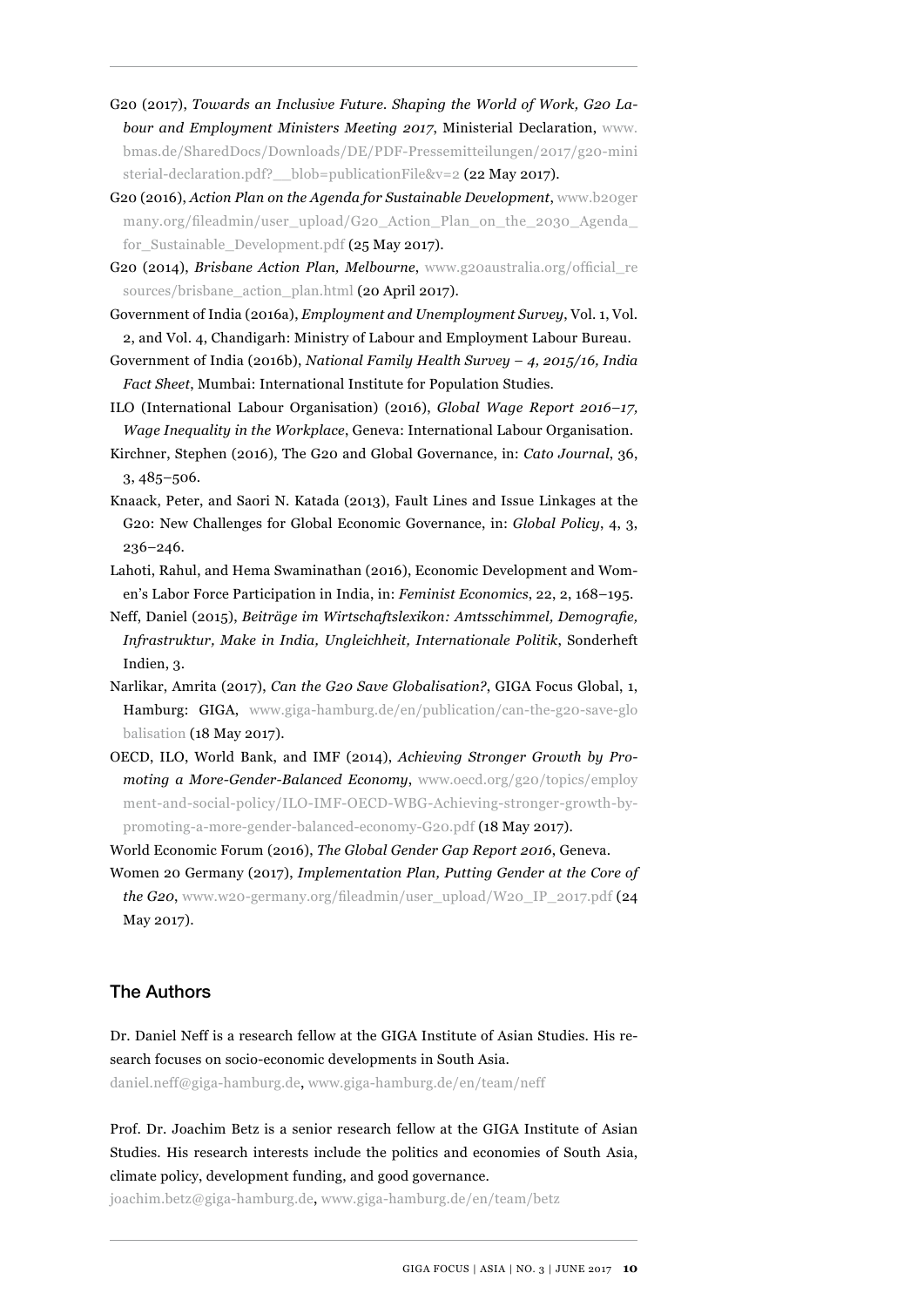## Related GIGA Research

As part of GIGA's Research Programme 3 "Growth and Development," the members of the research project "Gender Norms, Labour Supply, and Poverty Reduction in Comparative Context: Evidence from Rural India and Bangladesh" are investigating the joint effects of poverty-reduction programmes, workforce participation, and shifting values and norms in rural India and Bangladesh over time. This study is being conducted with the University of Manchester, JNU Delhi, and BRAC University in Dhaka. The GIGA is also carrying out research on the G20, which will meet in Hamburg in July 2017, and is organising various related events. The GIGA Focus G20 Series is an important component of these activities.

## Related GIGA Publications

- Betz, Joachim, and Daniel Neff (2017), Social Policy Diffusion in South Asia, in: *Journal of Asian Public Policy*, 10, 1, 25*–*39.
- Betz, Joachim, Daniel Neff, and Johannes Plagemann (2015), *[Indien unter Pre](https://www.giga-hamburg.de/de/publication/indien-unter-premierminister-modi)[mierminister Modi: Wandel mit Hindernissen](https://www.giga-hamburg.de/de/publication/indien-unter-premierminister-modi)*, GIGA Focus Asien, 3, Hamburg: GIGA, [www.giga-hamburg.de/de/publication/indien-unter-premierminister](http://www.giga-hamburg.de/de/publication/indien-unter-premierminister-modi)[modi.](http://www.giga-hamburg.de/de/publication/indien-unter-premierminister-modi)
- Medha (2016), *India a Home Only to Hindus? New Refugee Policy Exacerbates Tensions*[, G](https://www.giga-hamburg.de/de/publikation/indien-als-heimat-f%C3%BCr-hindus-weltweit-neue-fl%C3%BCchtlingspolitik-versch%C3%A4rft-spannungen-0)IGA Focus Asia, 8, Hamburg: GIGA, [www.giga-hamburg.de/en/pub](http://www.giga-hamburg.de/en/publication/india-a-home-only-to-hindus) [lication/india-a-home-only-to-hindus](http://www.giga-hamburg.de/en/publication/india-a-home-only-to-hindus).
- Monteith, William, and Lena Giesbert (2016), "When the Stomach is Full we Look for Respect": Perceptions of "Good Work" in the Urban Informal Sectors of Three Developing Countries, in: *Work, Employment and Society*, 1 July, [http://jour](http://journals.sagepub.com/doi/10.1177/0950017016650606) [nals.sagepub.com/doi/10.1177/0950017016650606](http://journals.sagepub.com/doi/10.1177/0950017016650606).
- Neff, Daniel (2012), *Indiens demografische Dividende und die Herausforderungen an die Wirtschaftspolitik*, GIGA Focus Asia, 6, Hamburg: GIGA, [www.giga](http://www.giga-hamburg.de/de/publication/indiens-demografische-dividende-und-die-herausforderungen-an-die-wirtschaftspolitik)[hamburg.de/de/publication/indiens-demografische-dividende-und-die-heraus](http://www.giga-hamburg.de/de/publication/indiens-demografische-dividende-und-die-herausforderungen-an-die-wirtschaftspolitik) [forderungen-an-die-wirtschaftspolitik](http://www.giga-hamburg.de/de/publication/indiens-demografische-dividende-und-die-herausforderungen-an-die-wirtschaftspolitik).
- Neff, Daniel, Kunal Sen, and Veronika Kling (2012), The Puzzling Decline in Rural Women's Labour Force Participation: A Re-examination, in: *Indian Journal of Labour Economics*, 55, 3*–*4, 408*–*429.
- Ostermeier, Martin, Sarah Linde, Jann Lay, and Sebastian Prediger (2015), *SMARTer Indicators for Decent Work in a Post-2015 Development Agenda: A Discussion and a Proposal*, GIGA Working Paper, 266, Februar, [www.giga-hamburg.](http://www.giga-hamburg.de/de/system/files/publications/wp266_ostermeier-linde-lay-prediger.pdf) [de/de/system/files/publications/wp266\\_ostermeier-linde-lay-prediger.pdf](http://www.giga-hamburg.de/de/system/files/publications/wp266_ostermeier-linde-lay-prediger.pdf).